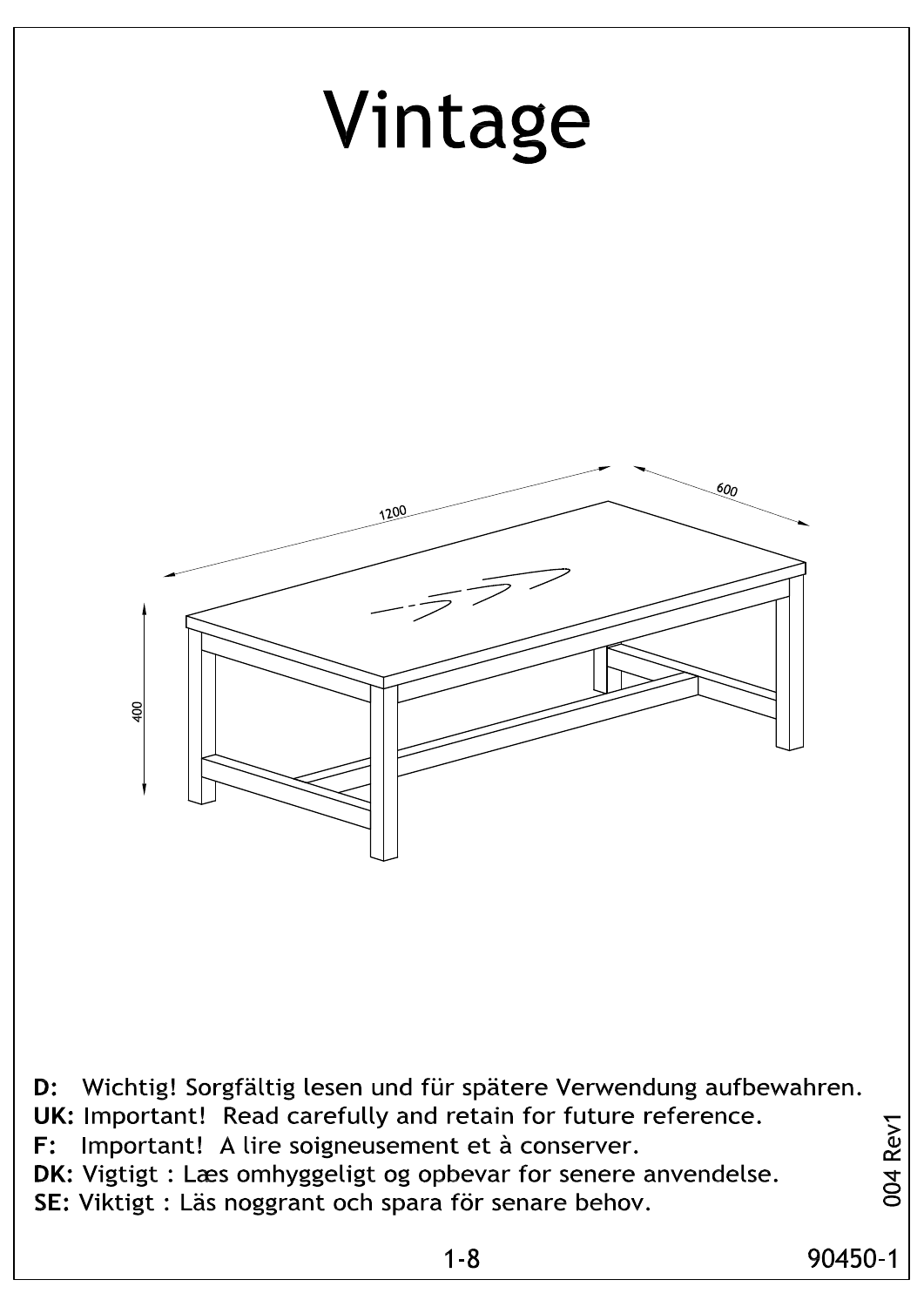- DK: For at undgå at møblet ridses under samling, bør samlingen foretages på et blødt underlag feks et tæppe.
- UK: Assembling of the furniture should take place on a soft surface e.g.a carpet in order to avoid scratching during assembly.
- D: Um zu vermeiden, dass das Möbelstück gerissen wird, empfehlen wir unbedingt, es auf einer weichen Unterlage zu montieren - z.B. ein Teppich.
- F: Afin d'éviter les rayures lors du montage, l'assemblage du meuble doit être effectué sur une surface douce - par exemple une couverture.
- SE: För att möbeln inte ska repas vid montering bör den monteras på ett mjukt underlag - tex. på en matta.





90450-1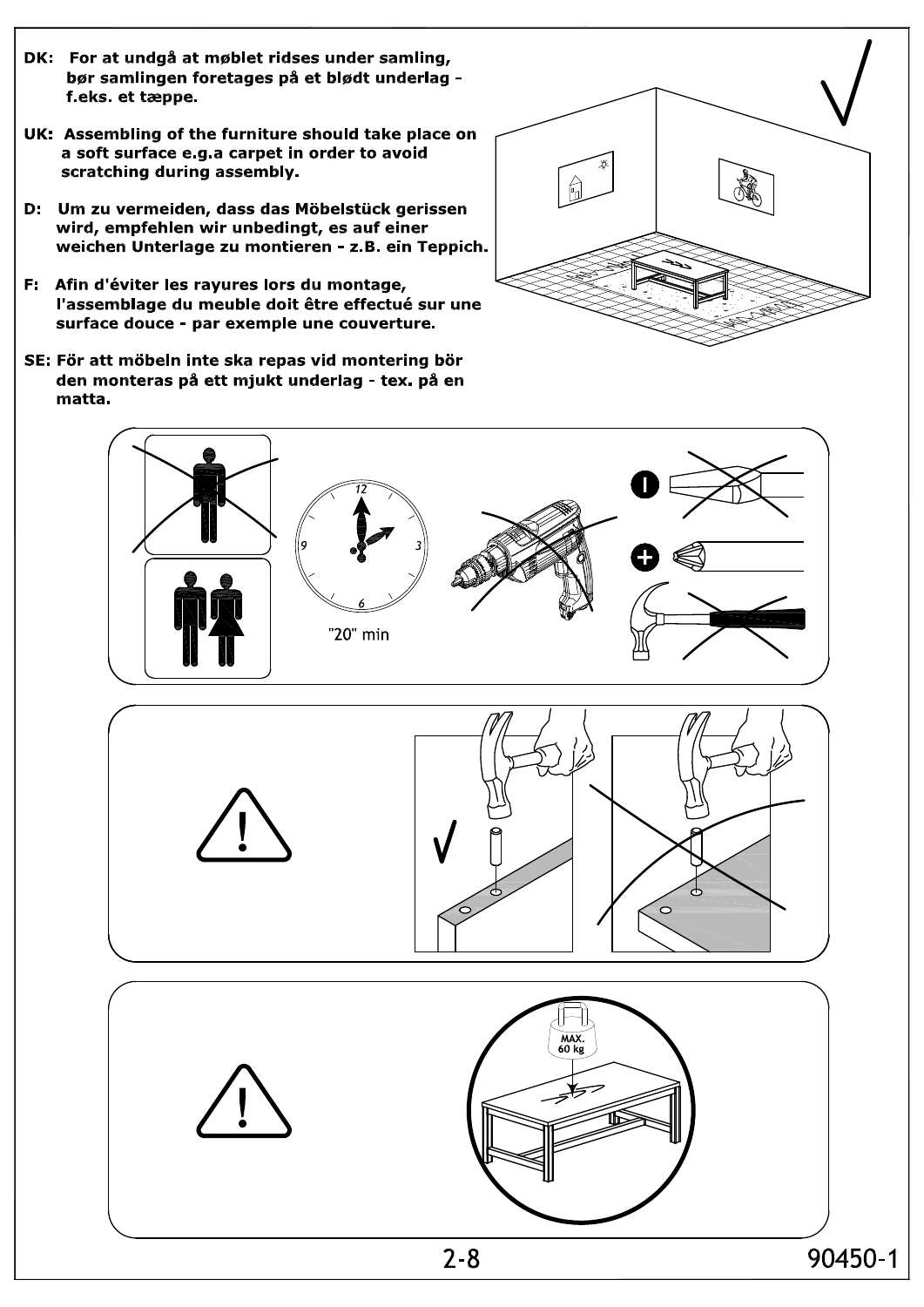|  | 1200x600x25 |  |
|--|-------------|--|
|  | 594x375x80  |  |
|  | 1114x40x40  |  |
|  | 1114x40x40  |  |

# ID nr. XXXX

D

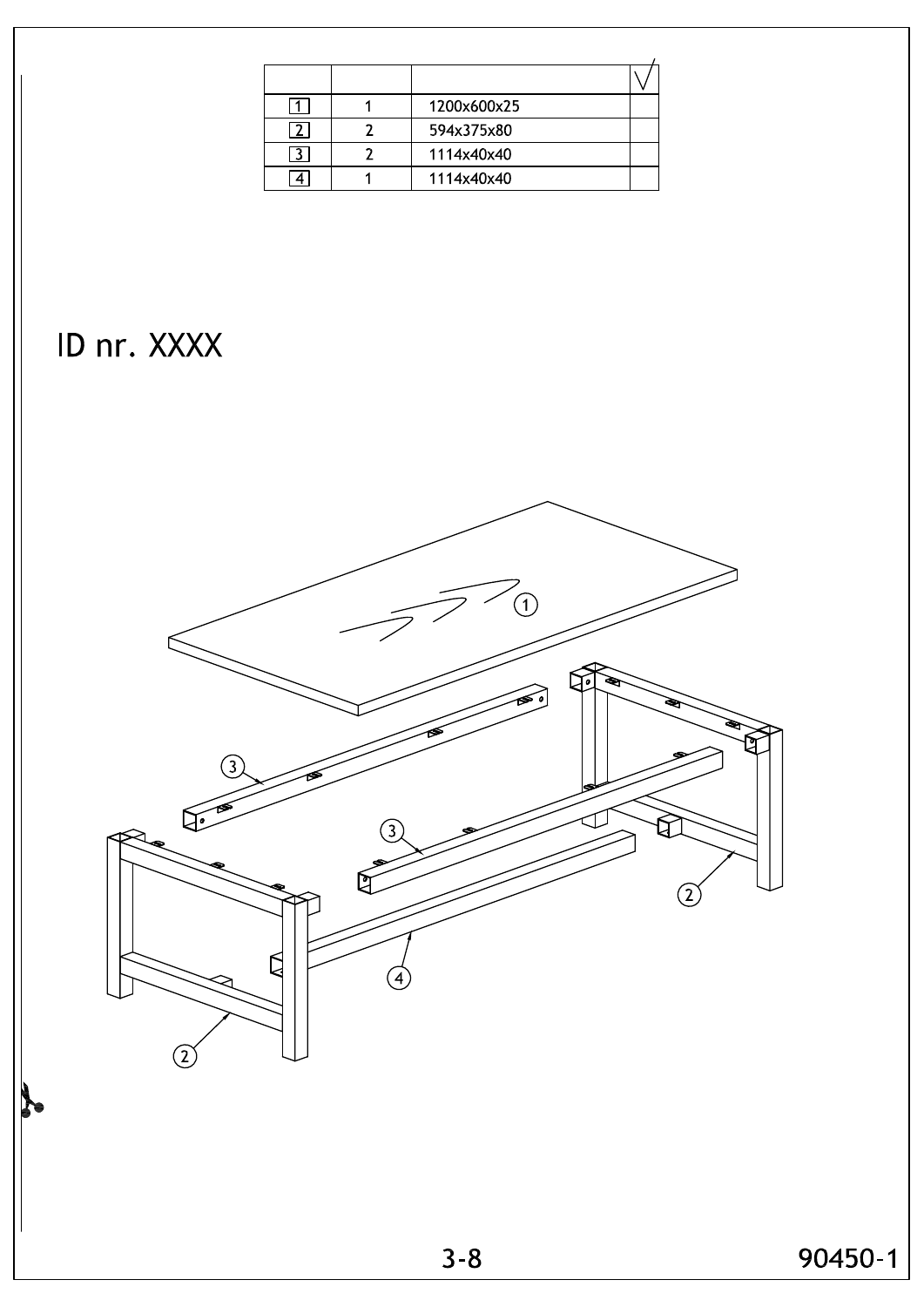



D: Falls Sie Ersatzteile benötigen, geben Sie bitte Modellnummer und Teilnummer, die Sie in der Montageanleitung findet an.

UK: In case you need spare parts please indicate model number and part number shown in the assembly instruction.

F: Dans le cas où vous auriez besoin de pièces détachées, nous vous prions de bien vouloir indiquer la référence du produit et celle de la pièce en question.

DK: Så fremt det er nødvendigt at rekvirere reservedele, opgiv venligst både modelnummer og det angivne nummer på reservedelen. SE: Om det blir nödvändigt att beställa reservdelar, var vänlig uppge både modellnummer och det angivna numret på reservdelen.

90450-1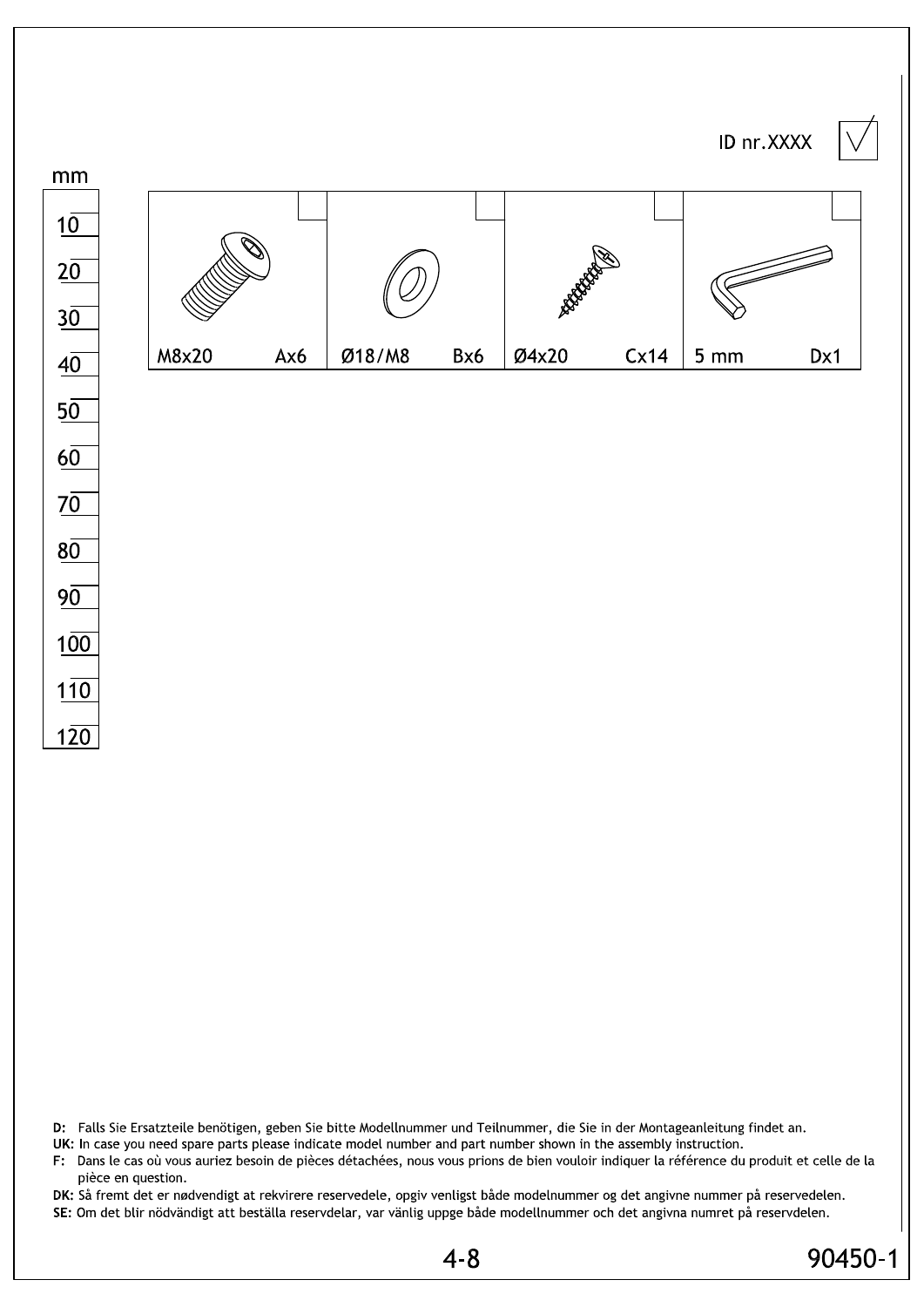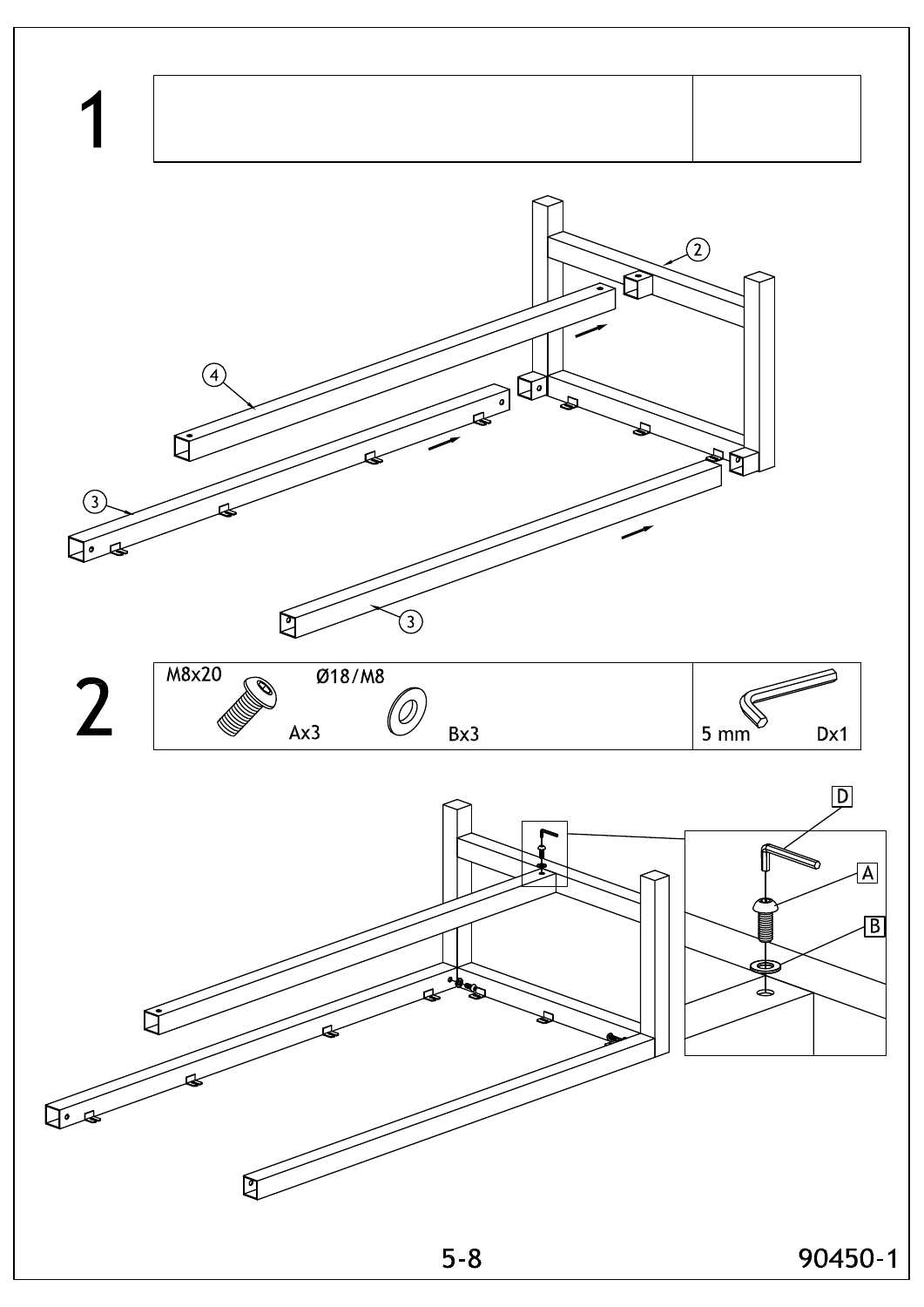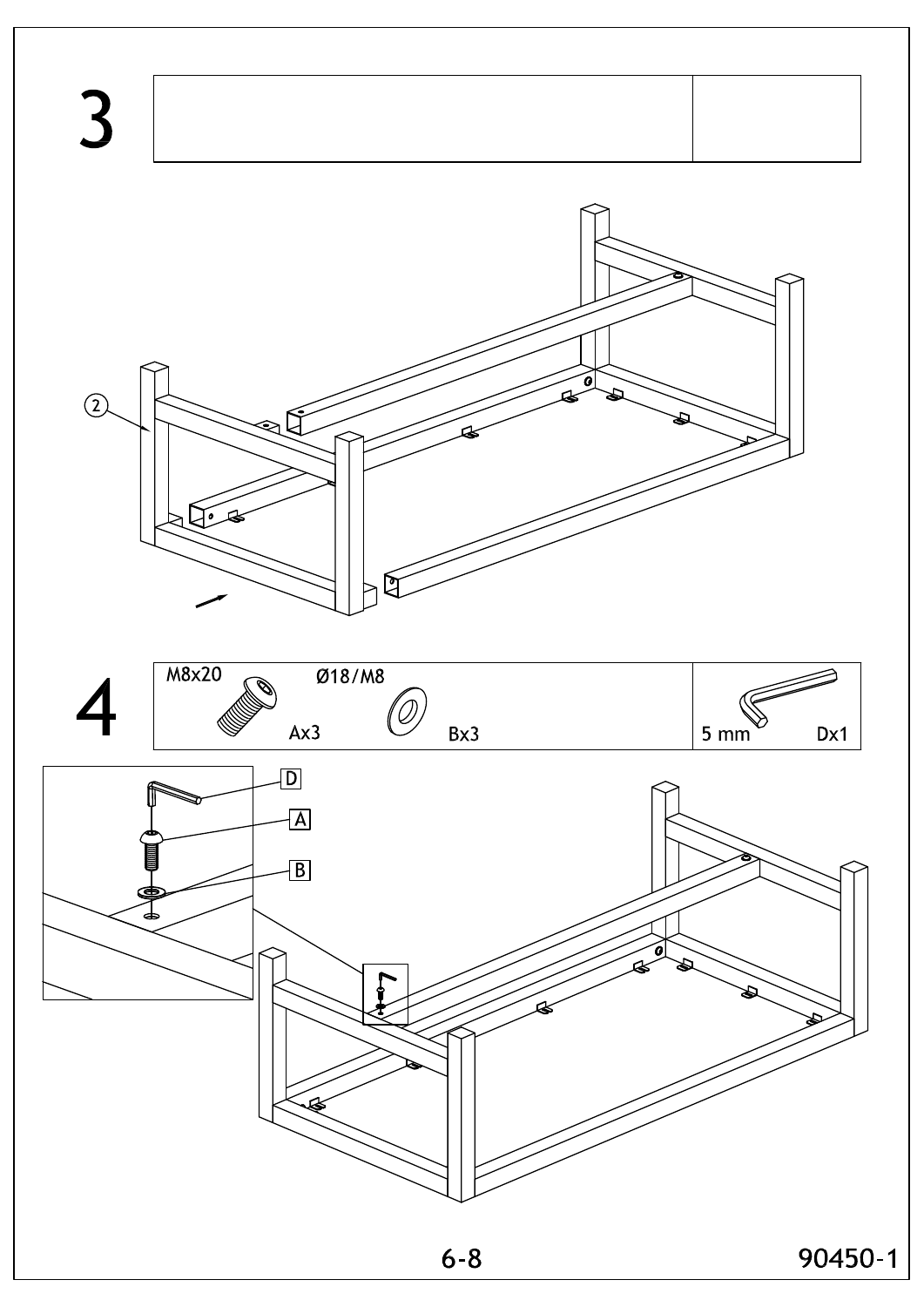